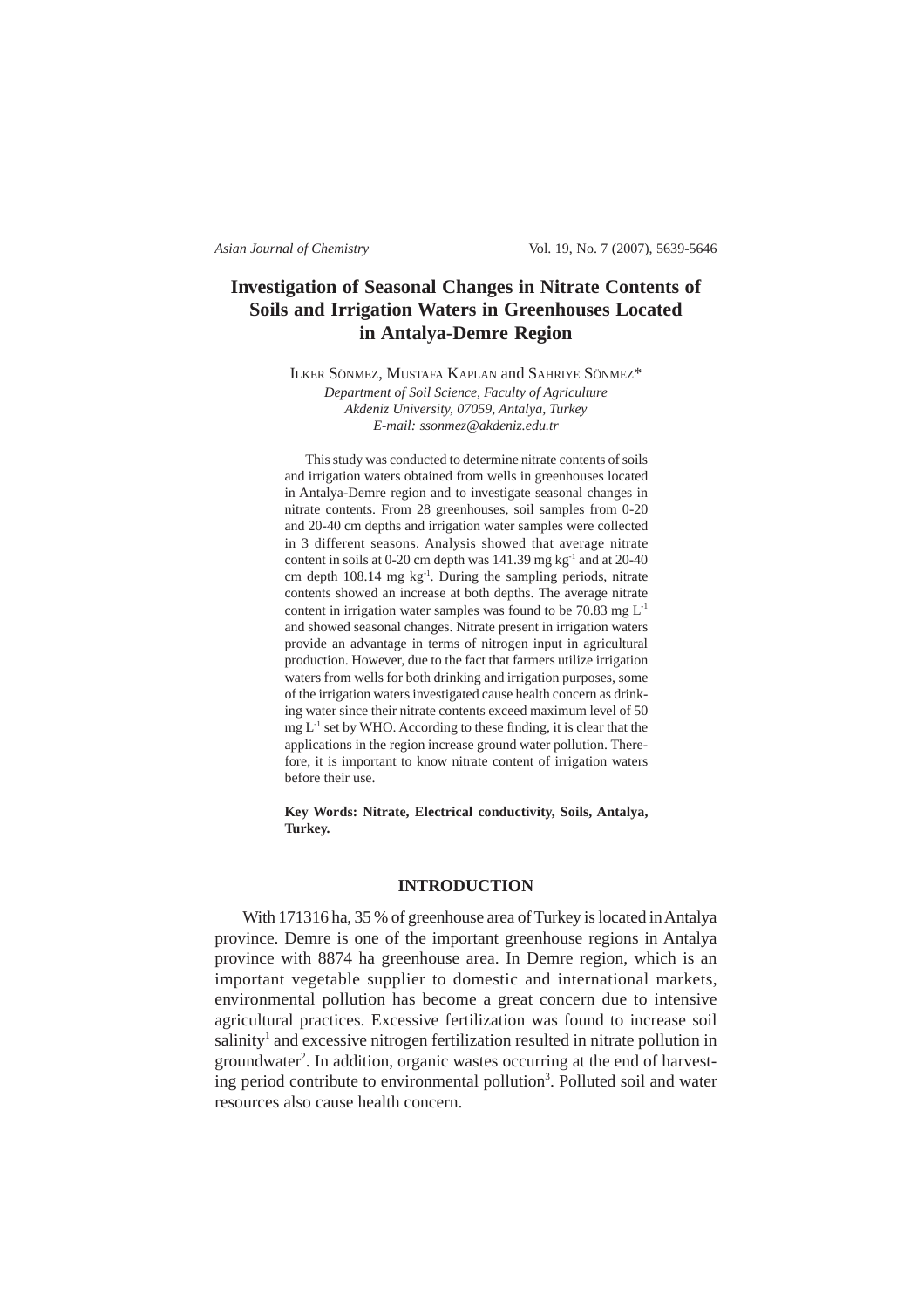Well water is one the main water sources for mankind. Farmers utilize well waters for drinking and irrigation purposes<sup>2</sup>. However, well waters, especially near agricultural areas, are not suitable as drinking water due to hygienic and toxicological factors caused by nitrate leaching from fertilizers to underground and eventually to well waters<sup>4</sup>. High level of nitrate results in reduction of biological activities, childbirth deaths, low childbirth weight and low body weight in farm animals<sup>5</sup>. Nitrate ion itself is not toxic to human body. However, nitrite ion, which is formed as a result of reduction of nitrate, cause a blood disorder called methemoglobinemia (blue baby syndrome) among infants and may lead to infant deaths<sup>6</sup>.

In a study conducted with well waters in Antalya-Kumluca region by Kaplan *et al.*<sup>2</sup>, nitrate contents of well waters ranged from 2.46 mg  $L^{-1}$  to 164.91 mg  $L^{-1}$  and EC values from 548 to 1643 dS cm<sup>-1</sup>. It was found that 50 % of well waters analyzed were polluted by nitrate. The scientists recommended that nitrate contents of these well waters used as irrigation water must be taken into consideration in fertilization programs. However, it was seen that nitrate analysis is not normally included in routine irrigation water analysis in the region.

This study is conducted to determine nitrate contents of soils and irrigation waters obtained from wells in Antalya-Demre region where an intensive greenhouse production is practiced and to investigate seasonal changes in nitrate contents.

### **EXPERIMENTAL**

Soil and water samples were collected 3 times, beginning (October), middle (February) and end (June) of the vegetation period from 28 tomato greenhouses located in Antalya-Demre region. Total of 168 soil samples were collected by using the soil sampling techniques as described by Jackson<sup>7</sup>, from depths of 0-20 and 20-40 cm and from locations representing each greenhouse. Total of 84 water samples were taken as described by Ayyildi $z^8$ .

Nitrate content of the soil samples was measured as described by Fresenius et al.<sup>9</sup>. 10 g of wet soil were shaken in 50 mL bidestile water for 15 min and extracted using Whatman 42 filter paper. Into 10 mL of this extract 2 mL of 0.5 % Na-salicylate was added and dried at 105ºC. After cooling down in desiccator, 2 mL of  $H_2SO_4$  (d = 1.84 g/cm<sup>3</sup>) was added. After the solution was cooled down again, 15 mL double distilled water and 15 mL 40 % NaOH was added and double distilled water was added to the final volume of 50 mL. Nitrate was measured with spectrophotometer at 420 nm. Electrical conductivity (EC) of each soil sample was measured in saturated paste extracts by using conductivity meter<sup>10</sup>. Saturated paste extracts were prepared by adding double distilled water to *ca.* 500 g soil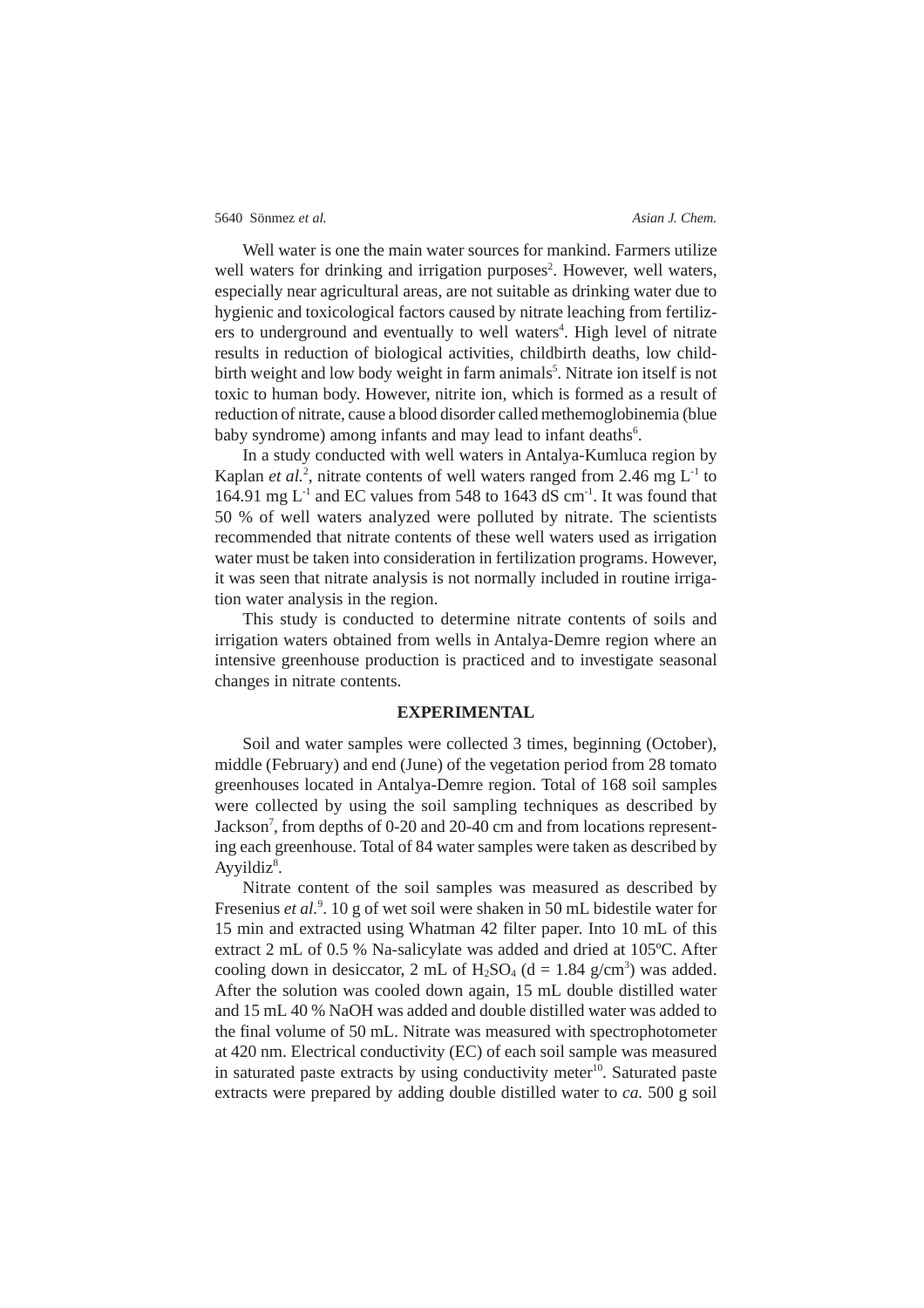Vol. 19, No. 7 (2007) Seasonal Changes in Nitrate Contents of Soils and Water 5641

sample with stirring until it reached to a condition of complete satura- $\frac{10}{10}$ . The saturated were allowed to equilibrate for 18 h. The extracts obtained by vacuum was analyzed for EC.

Nitrate in water samples was measured using the similar method used for the soil samples<sup>9</sup>. Two mL of 0.5 % Na-salicylate was added to 10 mL water sample and dried at 105ºC. After cooling down in desiccator, 2 mL  $H<sub>2</sub>SO<sub>4</sub>$  (d = 1.84 g/cm<sup>3</sup>) was added. After the solution was cooled down again, 7.5 mL double distilled water and 7.5 mL 40 % NaOH was added and final volume was made 25 mL and nitrate was measured with spectrophotometer at 420 nm. EC of water samples was measured directly with conductivity meter<sup>11</sup>. As required by the method, nitrate analysis for soil and water samples was done in 12 h after the sample collection.

## **RESULTS AND DISCUSSION**

Nitrate contents and EC values of Demre region greenhouse soils collected from depth of 0-20 cm and 20-40 cm was given in Table-1.

Seasonal changes in average nitrate contents of greenhouse soils located in Demre region was shown in Fig. 1. In soils, at depths of 0-20 and 20-40 cm, average nitrate contents appeared to increase during the vegetation period. Significant relationships at 0.1 % level were observed between sampling periods at both soil depths for nitrate contents ( $r = 0.837***$ ,  $r =$  $0.605***$  and  $r = 0.642***$ , respectively). The nitrate contents of soils at both depths increased during the sampling period due to nitrogen input through fertilization and irrigation (Table-1). At the depth of 0-20 cm, average nitrate contents were found to be higher than at the depth of 20-40 cm. When the average nitrate value of 3 sampling periods was calculated, the average nitrate content at the 0-20 cm depth was found to be 141.39 mg  $kg<sup>-1</sup>$  while this values was 108.15 mg kg<sup>-1</sup> at the 20-40 cm depth. Ahnstedt *et al.*12 observed a similar result that nitrate content decreased with increasing soil depth. The soil depth of 0-20 cm, which is the effective root depth when the fertilization with drip irrigation is practiced, is known to have highest amount of fertilizer concentration. Therefore, high level of nitrate in this depth is expected. Meanwhile, soil depth of 20-40 cm is where nitrate leaches from above and accumulates. Indeed, Ersahin and Karaman<sup>13</sup> reported increasing nitrate levels in groundwater due to nitrate leaching through irrigation.

While nitrate contents of soils at both depths increased during the vegetation period, EC values, in general, showed a decrease during the same time frame (Fig. 1). Statistical analysis showed significant positive relationship between EC and nitrate values at 0-20 cm depth at 0.1 % level for 1st, 2nd and 3rd sampling periods ( $r = 0.744***$ ,  $r = 0.641***$  and  $r =$  $0.801***$ , respectively). It is thought that when the EC value is high nitrate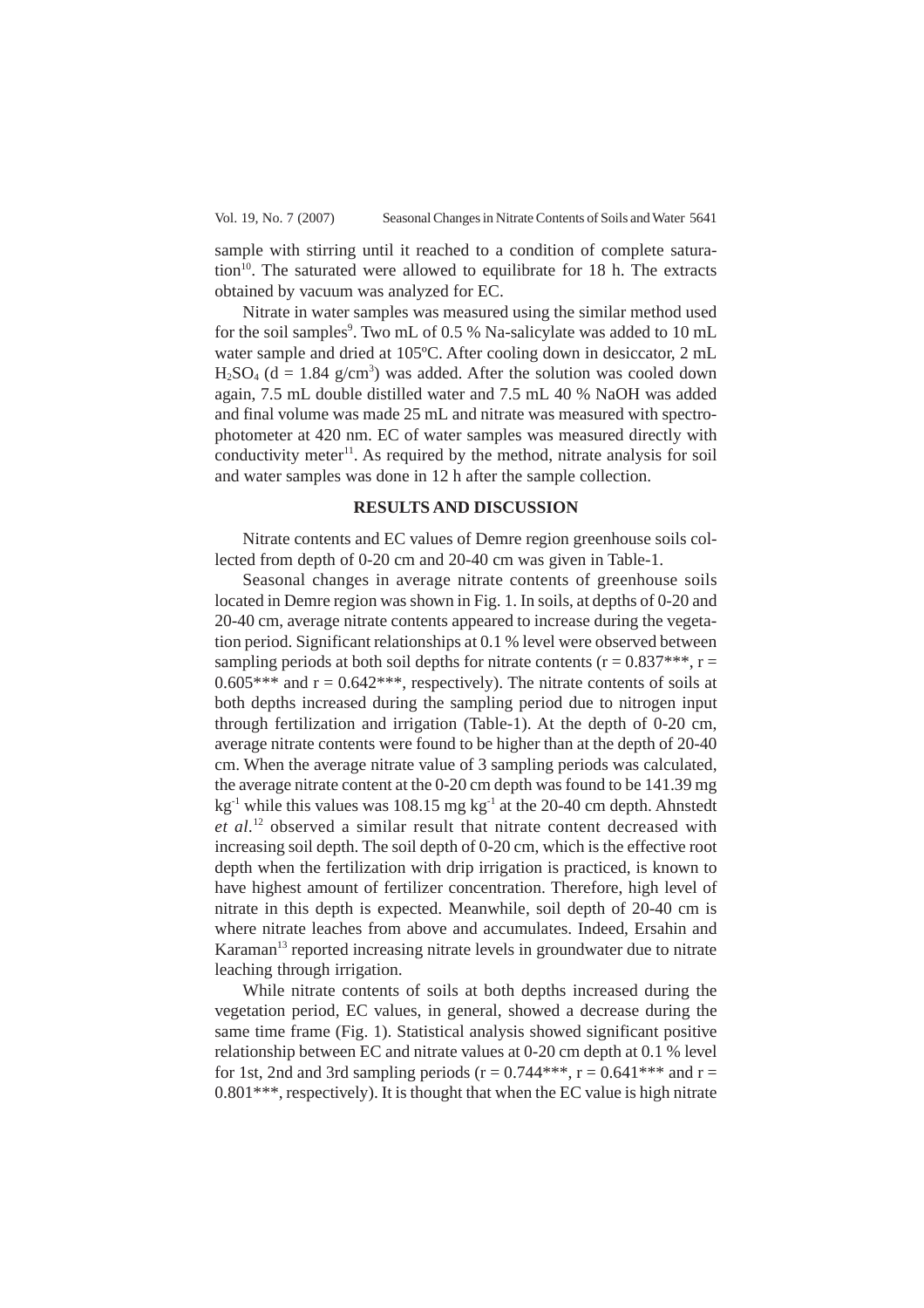|                                                                                                                                |                              |                           | $20 - 40$ |                                     |                | 756347682<br>656347682                                          |      |                                                                |                     |      |                  | 2.45 | 5.67  |       |            |  |                 |                                                                                                                                                                                                                                                                                                               |      |      |      |  |  |  |                                                                    |  |
|--------------------------------------------------------------------------------------------------------------------------------|------------------------------|---------------------------|-----------|-------------------------------------|----------------|-----------------------------------------------------------------|------|----------------------------------------------------------------|---------------------|------|------------------|------|-------|-------|------------|--|-----------------|---------------------------------------------------------------------------------------------------------------------------------------------------------------------------------------------------------------------------------------------------------------------------------------------------------------|------|------|------|--|--|--|--------------------------------------------------------------------|--|
| $O_5^-$ (mg kg <sup>-1</sup> ) CONTENTS AND EC (dS m <sup>-1</sup> ) VALUES OF DEMRE REGION GREENHOUSE SOILS<br><b>LABLE-1</b> |                              | III Period (cm)           | $0 - 20$  | 5.67                                |                | 6.48                                                            |      | 35<br>263                                                      | 2.83                | 5.67 | $\frac{8}{1.68}$ |      | 9.07  | 2.32  | 533<br>535 |  | $4.68$<br>4.6.8 |                                                                                                                                                                                                                                                                                                               | 8.24 | 5.04 | 4.12 |  |  |  |                                                                    |  |
|                                                                                                                                | Soil EC $dS \text{ m}$       |                           | $20 - 40$ |                                     |                | ត ២ ២ ១ ១ ។ ។ ២ ១<br>ពី ២ ១ ១ ១ ។ ។ ២ ១ ೦<br>ពី ២ ១ ១ ។ ។ ២ ១ ១ |      |                                                                |                     |      |                  |      |       |       |            |  |                 |                                                                                                                                                                                                                                                                                                               |      |      |      |  |  |  |                                                                    |  |
|                                                                                                                                |                              | II Period (cm)            | $0 - 20$  | 7.56                                | $\overline{8}$ | 6.98                                                            |      | 5.98                                                           | $4.5884$<br>$7.583$ |      |                  |      | 3.94  | 3.49  |            |  |                 | 1369 1569 6369 6960 6969 696<br>1569 1569 6960 6960 696                                                                                                                                                                                                                                                       |      |      |      |  |  |  |                                                                    |  |
|                                                                                                                                |                              | $\widehat{\text{cm}}$     | $20 - 40$ |                                     |                |                                                                 |      |                                                                |                     |      |                  |      |       |       |            |  |                 |                                                                                                                                                                                                                                                                                                               |      |      |      |  |  |  |                                                                    |  |
|                                                                                                                                |                              | I Period                  | $0 - 20$  | 8.02<br>4.23                        |                | 6.84                                                            | 4.15 | 883<br>533                                                     |                     | 6.84 | 5.54             | 6.84 |       |       |            |  |                 | s variacis varias<br>S variacis varias                                                                                                                                                                                                                                                                        |      |      |      |  |  |  | 1652019121<br>1652019121                                           |  |
|                                                                                                                                |                              | $\binom{1}{2}$            | 20-40     | 86.22<br>79.02<br>141.06            |                |                                                                 |      | 13.13<br>17.02<br>17.03.35<br>25,15<br>58.88<br>58.13<br>51.13 |                     |      |                  |      |       |       | 181.05     |  |                 | $\begin{array}{l} 3.71 \\ 9.71 \\ 2.71 \\ 3.71 \\ 3.81 \\ 4.71 \\ 5.81 \\ 6.93 \\ 7.81 \\ 8.81 \\ 9.81 \\ 1.21 \\ 1.21 \\ 1.22 \\ 1.23 \\ 1.24 \\ 1.24 \\ 1.25 \\ 1.25 \\ 1.27 \\ 1.27 \\ 1.28 \\ 1.29 \\ 1.29 \\ 1.21 \\ 1.23 \\ 1.24 \\ 1.25 \\ 1.27 \\ 1.28 \\ 1.29 \\ 1.29 \\ 1.29 \\ 1.23 \\ 1.25 \\ 1.$ |      |      |      |  |  |  | 49.84<br>251.72<br>26.26<br>56.269.91<br>297.15<br>297.15<br>31.89 |  |
|                                                                                                                                |                              | III Period                | $0 - 20$  | 199.02                              | 129.53         |                                                                 |      |                                                                |                     |      |                  |      |       |       |            |  |                 | 13211322 - 80.1083115311634869666666<br>13221146868111684484458866666888<br>1322112- 80.1118711871456866668                                                                                                                                                                                                   |      |      |      |  |  |  |                                                                    |  |
|                                                                                                                                | Soil NO <sub>3</sub> (mg kg) |                           | $20 - 40$ | 132.23<br>38.60<br>211.39           |                |                                                                 |      | 217.10<br>164.11<br>164.11<br>167.14                           |                     |      | 139.34<br>105.54 |      | 68.31 | 30.54 |            |  |                 |                                                                                                                                                                                                                                                                                                               |      |      |      |  |  |  |                                                                    |  |
|                                                                                                                                |                              | II Period (cm)            | $0 - 20$  | 255.01<br>57.14<br>265.15<br>244.56 |                |                                                                 |      | 350.46<br>177.79<br>282.23<br>197.09<br>197.09                 |                     |      |                  |      | 46.34 | 43.87 |            |  |                 |                                                                                                                                                                                                                                                                                                               |      |      |      |  |  |  |                                                                    |  |
|                                                                                                                                |                              | $\widehat{E}$             | $20 - 40$ |                                     |                |                                                                 |      |                                                                |                     |      |                  |      |       |       |            |  |                 |                                                                                                                                                                                                                                                                                                               |      |      |      |  |  |  |                                                                    |  |
|                                                                                                                                |                              | I Period                  | $0 - 20$  |                                     |                |                                                                 |      |                                                                |                     |      |                  |      |       |       |            |  |                 |                                                                                                                                                                                                                                                                                                               |      |      |      |  |  |  |                                                                    |  |
|                                                                                                                                | Greenhouse                   | $\mathsf{S}^{\mathsf{O}}$ |           |                                     |                |                                                                 |      |                                                                |                     |      |                  |      |       |       |            |  |                 | nnanghanggang ang anggang                                                                                                                                                                                                                                                                                     |      |      |      |  |  |  |                                                                    |  |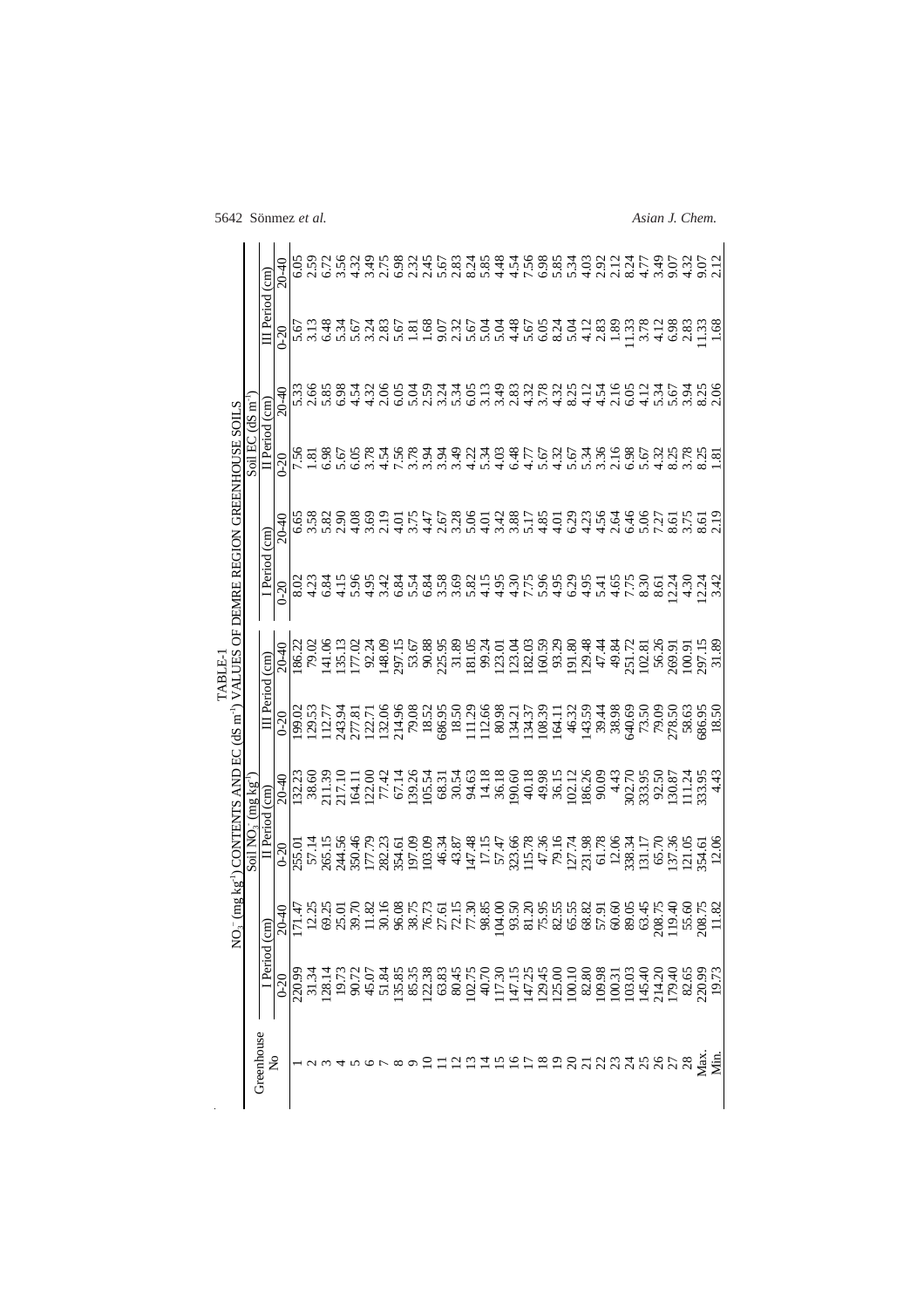

Fig. 1. Seasonal changes of average  $NO<sub>3</sub><sup>-</sup>$  (mg kg<sup>-1</sup>) contents and EC  $(dS m<sup>-1</sup>)$  values at 0-20 and 20-40 cm soil depths

is the effective anion and when the EC value is low in soil other anions and cations become effective. The reason for that is the fact that the relation between nitrate application and fertilizer application levels is not strong enough. In some terms nitrate is the primary nutrient applied to soils with fertilizers while in some other terms other cations and anions are added. When the seasonal changes were investigated, no significant relationship was found between EC and nitrate contents.

At the depth of 20-40 cm, positive relations were observed between EC and nitrate contents. In the first and third sampling periods the relations between EC and nitrate values were significant at 0.1 % level  $(r = 0.667***$  and  $r = 0.782***$ , respectively). In the second sampling period, however, no significant relation was observed.

Nitrate contents and EC values of irrigation waters obtained from wells in Demre region was given in Table-2.

Average nitrate contents of irrigation waters obtained from wells showed some seasonal changes. In general, in the beginning of the vegetation period, nitrate contents of irrigation waters from wells were high. During the vegetation period, nitrate content were first dropped and then increased. It is thought that the high nitrate content in the beginning of the vegetation period is due to fertilization and irrigation applications in the previous production period causing nitrate leaching and accumulation in aquifers. Indeed, Power and Scheders<sup>14</sup> and Kaplan and Akay<sup>15</sup> pointed out that nitrate pollution in water is mainly caused by irrigation for prevention of salt accumulation in the root zone.

In water, nitrate is one of the effective anions forming EC. According to statistical analysis, there is a relationship between EC values and nitrate contents at 1 % level in the 1st sampling period  $(r = 0.491^{**})$ , at 5 % level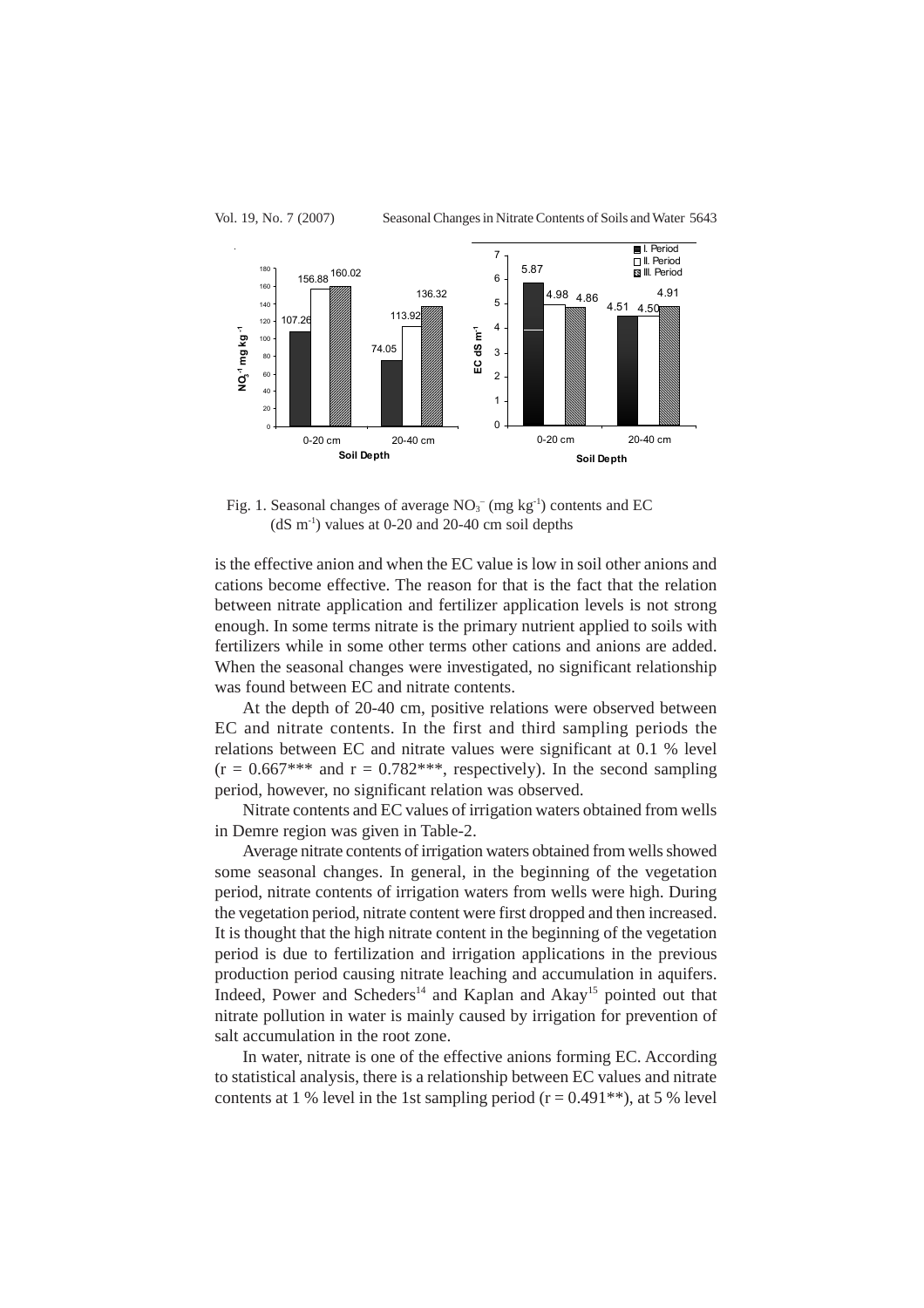| Green          |          | $NO_3^- (mg L^{-1})$ |                   | $EC$ (dS $cm^{-1}$ ) |           |                   |  |  |  |  |  |
|----------------|----------|----------------------|-------------------|----------------------|-----------|-------------------|--|--|--|--|--|
| house no.      | I Period | II Period            | <b>III</b> Period | I Period             | II Period | <b>III</b> Period |  |  |  |  |  |
| $\mathbf{1}$   | 126.20   | 100.37               | 113.86            | 1556                 | 1585      | 1573              |  |  |  |  |  |
| $\overline{c}$ | 0.97     | 1.88                 | 23.08             | 900                  | 268       | 868               |  |  |  |  |  |
| 3              | 95.88    | 80.18                | 127.97            | 1318                 | 1224      | 1519              |  |  |  |  |  |
| $\overline{4}$ | 134.74   | 118.20               | 157.20            | 1497                 | 1230      | 1683              |  |  |  |  |  |
| 5              | 65.16    | 30.23                | 18.55             | 1685                 | 1127      | 661               |  |  |  |  |  |
| 6              | 132.13   | 152.97               | 162.64            | 1386                 | 1391      | 1540              |  |  |  |  |  |
| $\overline{7}$ | 132.07   | 120.84               | 106.67            | 960                  | 832       | 830               |  |  |  |  |  |
| 8              | 70.91    | 20.52                | 32.36             | 1043                 | 976       | 1142              |  |  |  |  |  |
| 9              | 52.95    | 20.80                | 23.96             | 589                  | 440       | 511               |  |  |  |  |  |
| 10             | 2.27     | 35.18                | 2.55              | 1031                 | 379       | 388               |  |  |  |  |  |
| 11             | 1.43     | 29.55                | 2.30              | 1022                 | 280       | 390               |  |  |  |  |  |
| 12             | 1.55     | 44.37                | 0.53              | 958                  | 342       | 242               |  |  |  |  |  |
| 13             | 68.79    | 46.69                | 99.72             | 1850                 | 1031      | 1427              |  |  |  |  |  |
| 14             | 0.33     | 8.81                 | 2.79              | 1349                 | 430       | 1481              |  |  |  |  |  |
| 15             | 6.09     | 8.18                 | 2.59              | 1547                 | 1446      | 1433              |  |  |  |  |  |
| 16             | 173.25   | 120.26               | 167.42            | 1856                 | 2110      | 2100              |  |  |  |  |  |
| 17             | 72.30    | 7.35                 | 118.51            | 1854                 | 1789      | 2060              |  |  |  |  |  |
| 18             | 3.04     | 6.89                 | 2.27              | 1737                 | 349       | 1754              |  |  |  |  |  |
| 19             | 99.13    | 70.78                | 31.49             | 2057                 | 2260      | 1040              |  |  |  |  |  |
| 20             | 70.19    | 40.68                | 14.99             | 1480                 | 2030      | 629               |  |  |  |  |  |
| 21             | 131.81   | 15.92                | 132.16            | 1169                 | 1016      | 1378              |  |  |  |  |  |
| 22             | 35.79    | 4.68                 | 30.86             | 728                  | 579       | 685               |  |  |  |  |  |
| 23             | 88.75    | 16.80                | 99.20             | 1059                 | 963       | 1056              |  |  |  |  |  |
| 24             | 136.25   | 90.93                | 144.42            | 1235                 | 855       | 1203              |  |  |  |  |  |
| 25             | 169.86   | 171.39               | 33.83             | 3616                 | 1140      | 778               |  |  |  |  |  |
| 26             | 65.08    | 7.81                 | 34.06             | 1695                 | 875       | 823               |  |  |  |  |  |
| 27             | 0.34     | 41.61                | 1.72              | 879                  | 316       | 919               |  |  |  |  |  |
| 28             | 6.83     | 31.61                | 2.20              | 505                  | 366       | 411               |  |  |  |  |  |
| Max.           | 173.25   | 171.39               | 167.42            | 3616                 | 2260      | 2100              |  |  |  |  |  |
| Min.           | 0.33     | 1.88                 | 0.53              | 505                  | 268       | 242               |  |  |  |  |  |

TABLE-2 NO<sub>3</sub> (mg L<sup>-1</sup>) CONTENTS AND EC (dS cm<sup>-1</sup>) VALUES OF IRRIGATION WATERS FROM WELLS IN DEMRE REGION

in the 2nd sampling period  $(r = 0.392*)$  and at 0.1 % level in the 3rd sampling period  $(r = 0.655***)$ . Seasonal changes in nitrate contents in irrigation water from wells also caused similar changes in EC values. Our findings are in agreement with those reported by Nagarajah *et al.*16 and Kaplan et al.<sup>2</sup> who observed positive relationship between nitrate contents and EC values in irrigation waters.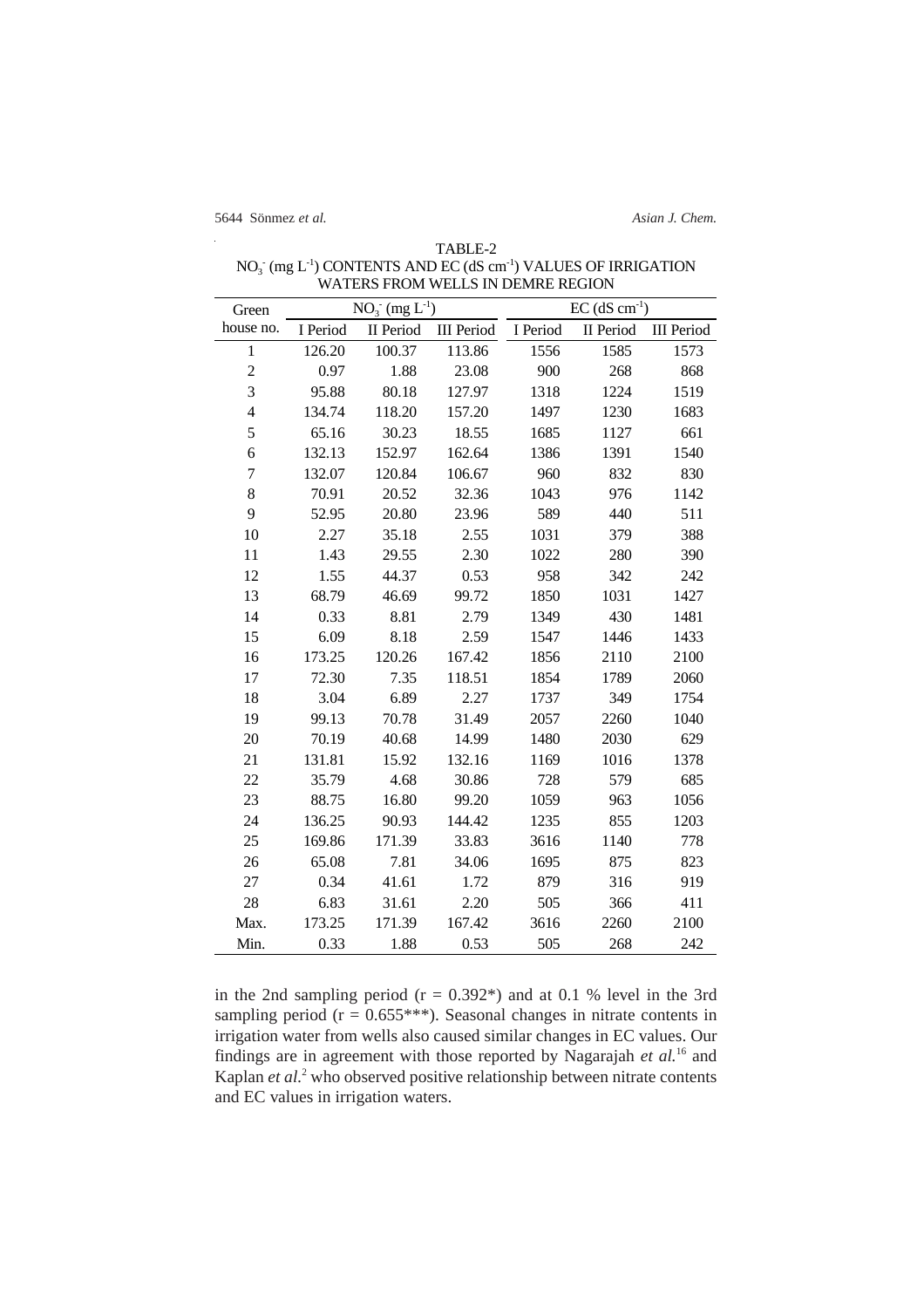



Fig. 2. Seasonal changes of average  $NO<sub>3</sub>$  (mg  $L<sup>-1</sup>$ ) contents and EC  $(dS \, cm<sup>-1</sup>)$  values at irrigation waters obtained from wells

Analysis of soil and irrigation water samples obtained from wells revealed presence of high level of nitrate. Even though presence of excess nitrate in soil seems to be an advantage for agricultural production, possibility of nitrate leaching to groundwater as a result of irrigation necessitates preventive measures. High nitrate contents of soils must be taken in to consideration while preparing fertilization schedules. It is also possible that excess nitrate in the root zone causes problems due to the fact that nitrate is a constituent of salt. However, excessive irrigation to solve the salinization problem also contributes to the nitrate pollution of groundwater. High nitrate contents in well waters is of great health concern since farmers in the region may use them as drinking water. 45 % of well waters in Demre region exceeds maximum nitrate level of 50 mg  $L^{-1}$  set for drinking water by World Health Organization. Like soil nitrate content, nitrate level of irrigation water from wells must also be taken into account in fertilization programs. These waters may be mixed with better quality waters and applied to production fields to solve or prevent high nitrate and EC problem. These findings indicate the importance and necessity of irrigation water analysis that also includes nitrate measurements.

## **ACKNOWLEDGEMENTS**

The authors would like to express their appreciation to The Scientific Studies Management Unit of Akdeniz University for supporting this research project.